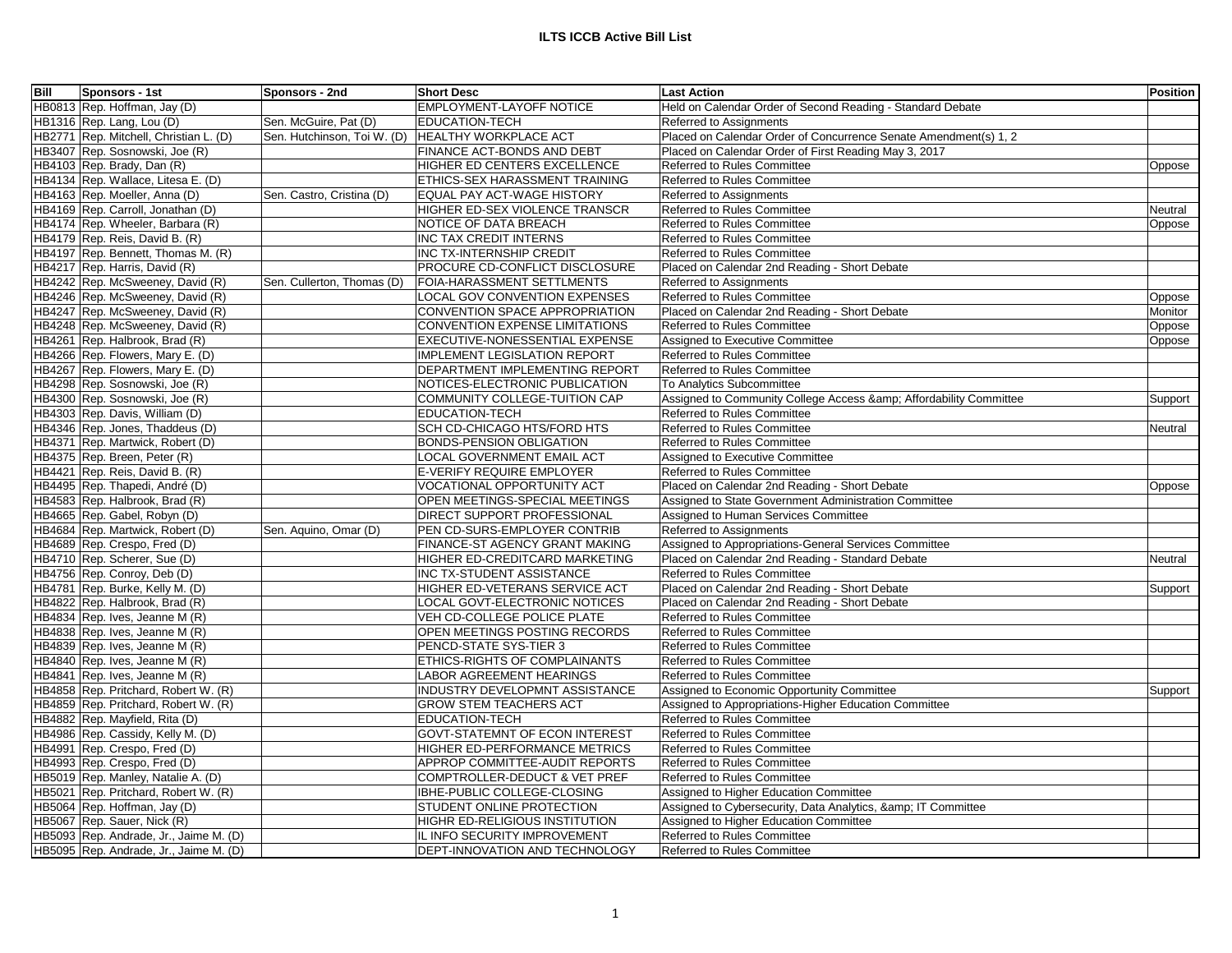| Bill | Sponsors - 1st                         | Sponsors - 2nd | <b>Short Desc</b>                     | <b>Last Action</b>                                                                   | <b>Position</b> |
|------|----------------------------------------|----------------|---------------------------------------|--------------------------------------------------------------------------------------|-----------------|
|      | HB5098 Rep. Hernandez, Elizabeth (D)   |                | SOS-ENGLISH LANGUAGE CLASSES          | <b>Referred to Rules Committee</b>                                                   | Monitor         |
|      | HB5121 Rep. Mitchell, Christian L. (D) |                | COMPTROLLER-PAYROLL CERTIFY           | Assigned to State Government Administration Committee                                |                 |
|      | HB5122 Rep. Welch, Emanuel Chris (D)   |                | <b>DCFS-TUITION &amp; FEE WAIVERS</b> | Assigned to Appropriations-Higher Education Committee                                |                 |
|      | HB5133 Rep. Zalewski, Michael J. (D)   |                | INC TX-APPRENTICESHIP                 | Assigned to Revenue & Finance Committee                                              | Support         |
|      | HB5138 Rep. Martwick, Robert (D)       |                | PEN CD-SURS & TRS-VARIOUS             | Referred to Rules Committee                                                          |                 |
|      | HB5170 Rep. Olsen, David S. (R)        |                | <b>SCD CD-VARIOUS</b>                 | Assigned to Elementary & Secondary Education: School Curriculum & Policies Committee |                 |
|      | HB5202 Rep. Ford, La Shawn K. (D)      |                | GOMB-YOUTH BUDGET COMMISSION          | Referred to Rules Committee                                                          |                 |
|      | HB5204 Rep. Smith, Nicholas K (D)      |                | SCH CD-COLLEGE APP REQUIRED           | <b>Referred to Rules Committee</b>                                                   | Monitor         |
|      | HB5222 Rep. Willis, Kathleen (D)       |                | EDUCATION-TECH                        | Referred to Rules Committee                                                          |                 |
|      | HB5223 Rep. Willis, Kathleen (D)       |                | <b>EDUCATION-TECH</b>                 | <b>Referred to Rules Committee</b>                                                   |                 |
|      | HB5228 Rep. Ford, La Shawn K. (D)      |                | AFRICAN AMERICAN EMPLOY PLAN          | <b>Referred to Rules Committee</b>                                                   |                 |
|      | HB5247 Rep. Pritchard, Robert W. (R)   |                | SCH CD-REG APPRENTICE PROGRAM         | Assigned to Elementary & Secondary Education: School Curriculum & Policies Committee |                 |
|      | HB5253 Rep. Sente, Carol (D)           |                | SMALL BUS-ECON IMPACT ANALYSIS        | Assigned to State Government Administration Committee                                |                 |
|      | HB5309 Rep. Lilly, Camille Y. (D)      |                | STATE AGENCY BONUS PROHIBITION        | <b>Referred to Rules Committee</b>                                                   | Oppose          |
|      | HB5334 Rep. Harper, Sonya M. (D)       |                | <b>BACKGROUND FAIRNESS ACT</b>        | Assigned to Labor & Commerce Committee                                               |                 |
|      | HB5402 Rep. Durkin, Jim (R)            |                | <b>\$FY19 ICCB OCE</b>                | Referred to Rules Committee                                                          |                 |
|      | HB5429 Rep. Durkin, Jim (R)            |                | <b>SFY18 SUPPLEMENTAL</b>             | <b>Referred to Rules Committee</b>                                                   |                 |
|      | HB5450 Rep. Hammond, Norine K. (R)     |                | EDUCATION-TECH                        | Referred to Rules Committee                                                          |                 |
|      | HB5451 Rep. Hammond, Norine K. (R)     |                | <b>EDUCATION-TECH</b>                 | Referred to Rules Committee                                                          |                 |
|      | HB5460 Rep. Hammond, Norine K. (R)     |                | HIGHER ED-COLLEGE SAVINGS             | Referred to Rules Committee                                                          |                 |
|      | HB5461 Rep. Hays, Chad (R)             |                | <b>CDB-CONTRACT ADMIN FEES</b>        | <b>Referred to Rules Committee</b>                                                   |                 |
|      | HB5469 Rep. McCombie, Tony (R)         |                | MANUFACTURING JOB CREDIT              | Assigned to Revenue & Finance Committee                                              | Support         |
|      | HB5471 Rep. Hoffman, Jay (D)           |                | UNIV RETAIL SALES-INST DEFINED        | Assigned to Consumer Protection Committee                                            |                 |
|      | HB5472 Rep. Martwick, Robert (D)       |                | PEN CD-ACCEL BENEFIT PAYMENT          | Referred to Rules Committee                                                          |                 |
|      | HB5474 Rep. Wheeler, Keith R. (R)      |                | ETHICS IN PUBLIC CONTRACTING          | Assigned to State Government Administration Committee                                |                 |
|      | HB5498 Rep. Feigenholtz, Sara (D)      |                | HUMAN RIGHTS-CHARGE PROCEDURES        | Placed on Calendar Order of 3rd Reading - Short Debate                               |                 |
|      | HB5499 Rep. Feigenholtz, Sara (D)      |                | ETHICS-EMPLOYEE ADVOCACY              | Assigned to Executive Committee                                                      |                 |
|      | HB5514 Rep. Slaughter, Justin (D)      |                | HIGHER ED-1YR COLLEGE PROMISE         | Referred to Rules Committee                                                          | Monitor         |
|      | HB5530 Rep. Cassidy, Kelly M. (D)      |                | <b>GOVT-STATEMNT OF ECON INTEREST</b> | Assigned to Judiciary - Civil Committee                                              |                 |
|      | HB5536 Rep. Hays, Chad (R)             |                | COMMUNITY COLLEGE ACT-VARIOUS         | Referred to Rules Committee                                                          | Support         |
|      | HB5544 Rep. Moeller, Anna (D)          |                | IL COUNCIL ON WOMEN & GIRLS           | Placed on Calendar 2nd Reading - Short Debate                                        |                 |
|      | HB5547 Rep. Andrade, Jr., Jaime M. (D) |                | AUDITOR GENL-CYBERSECURITY            | Referred to Rules Committee                                                          |                 |
|      | HB5610 Rep. Andrade, Jr., Jaime M. (D) |                | PROCUREMENT-CONTRACT FUNDING          | <b>Referred to Rules Committee</b>                                                   |                 |
|      | HB5611 Rep. Andrade, Jr., Jaime M. (D) |                | DEPT-INNOVATION AND TECHNOLOGY        | <b>Referred to Rules Committee</b>                                                   |                 |
|      | HB5629 Rep. Pritchard, Robert W. (R)   |                | COMMUNITY COLLEGE-CONTRACTS           | Referred to Rules Committee                                                          | Support         |
|      | HB5643 Rep. Long, Jerry Lee (R)        |                | <b>EDUCATION-TECH</b>                 | <b>Referred to Rules Committee</b>                                                   |                 |
|      | HB5731 Rep. Durkin, Jim (R)            |                | PROP TX-PTELL                         | Referred to Rules Committee                                                          |                 |
|      | HB5736 Rep. McCombie, Tony (R)         |                | INC TX-JOB TRAINING CREDIT            | <b>Referred to Rules Committee</b>                                                   |                 |
|      | HB5742 Rep. Drury, Scott (D)           |                | FOIA-PENALTIES-RECORDS-VARIOUS        | <b>Referred to Rules Committee</b>                                                   |                 |
|      | HB5746 Rep. Mussman, Michelle (D)      |                | HGHER ED-SEXUAL VIOLENCE STUDY        | <b>Referred to Rules Committee</b>                                                   | Monitor         |
|      | HB5752 Rep. Finnie, Natalie Phelps (D) |                | <b>BROADBAND ADVISORY COUNCIL</b>     | <b>Referred to Rules Committee</b>                                                   |                 |
|      | HB5758 Rep. Bristow, Monica (D)        |                | DUAL CREDIT ACT-STATE CAMPUS          | Referred to Rules Committee                                                          | Monitor         |
|      | HB5764 Rep. Yingling, Sam (D)          |                | PTELL-EXTENSION LIMITATION            | Assigned to Revenue & Finance Committee                                              |                 |
|      | HB5798 Rep. Batinick, Mark (R)         |                | CITIZEN EMPOWER-FREEZE PROP TX        | Referred to Rules Committee                                                          |                 |
|      | HB5801 Rep. Batinick, Mark (R)         |                | <b>CITIZENS EMPOWERMENT ACT</b>       | <b>Referred to Rules Committee</b>                                                   |                 |
|      | HB5814 Rep. McSweeney, David (R)       |                | PROMPT PAYMNT-INTEREST PENALTY        | <b>Referred to Rules Committee</b>                                                   |                 |
|      | HR0027 Rep. McSweeney, David (R)       |                | EDUCATION PENSION COST SHIFT          | Rule 19(b) / Re-referred to Rules Committee                                          |                 |
|      | HR0671 Rep. Severin, Dave (R)          |                | RECOGNIZE-JOHN LOGAN COLLEGE          | <b>Resolution Adopted</b>                                                            |                 |
|      | HR0725 Rep. Parkhurst, Lindsay (R)     |                | CONGRATS-KANKAKEE COM COLLEGE         | <b>Resolution Adopted</b>                                                            |                 |
|      | HR0736 Rep. Pritchard, Robert W. (R)   |                | RECOGNIZE-KISHWAUKEE COLLEGE          | <b>Resolution Adopted</b>                                                            |                 |
|      | HR0902 Rep. Mayfield, Rita (D)         |                | <b>ACT COLLEGE STANDARDS</b>          | Referred to Rules Committee                                                          |                 |
|      | SB0085 Sen. Connelly, Michael (R)      |                | LOCAL GOVT INSPECTOR GENERAL          | Re-referred to Government Reform                                                     |                 |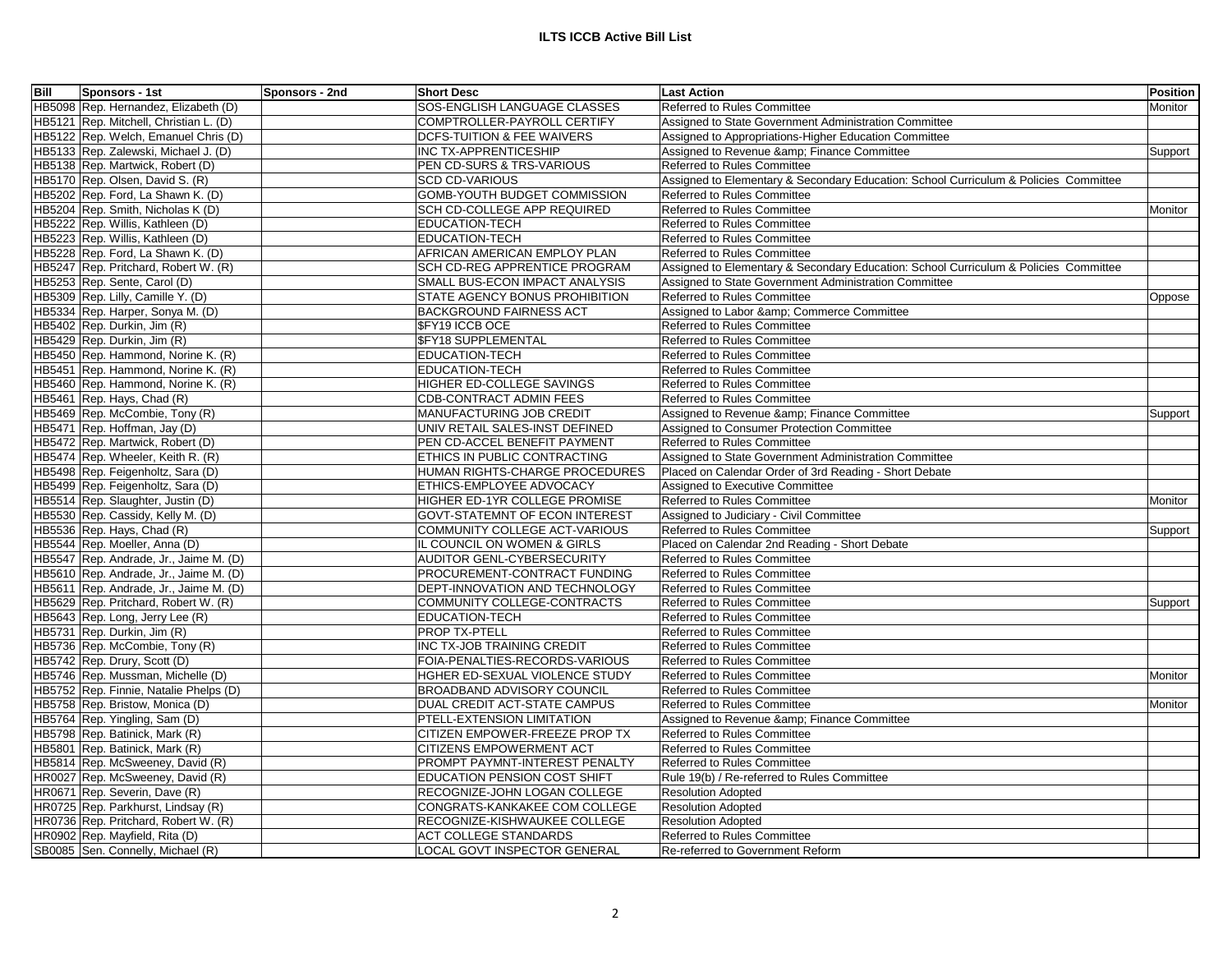| SB0599 Sen. Connelly, Michael (R)<br>STUDENT ONLINE PERSONAL INFO<br>Re-assigned to Judiciary<br>Neutral<br>SB0926 Sen. Jones, III, Emil (D)<br>HIGHER ED-STUDENT-MONEY OWED<br>Re-assigned to Higher Education<br>SB0934 Sen. Connelly, Michael (R)<br>YOUTH ADVISORY COUNCIL<br>Re-assigned to Government Reform<br>SB0950 Sen. Althoff, Pamela J. (R)<br>PROCUREMENT-ENERGY SAVINGS<br>To Subcommittee on Governmental Operations<br>SB0960 Sen. Anderson, Neil (R)<br>REAL ESTATE-EDUC PROVIDERS<br>Re-assigned to Licensed Activities and Pensions<br>Monitor<br>SB1263 Sen. Connelly, Michael (R)<br>OPEN MEETINGS-RIGHT TO SPEAK<br>To Subcommittee on Governmental Operations<br>SB1308 Sen. Connelly, Michael (R)<br>Re-assigned to Labor<br>LABOR AGREEMENT HEARINGS<br>SB1560 Sen. Connelly, Michael (R)<br>CAMPUS FREE EXPRESSION<br>Re-assigned to Judiciary<br>SB2234 Sen. Rose, Chapin (R)<br>Postponed - Higher Education<br>HIGHER ED CENTERS EXCELLENCE<br>Oppose<br>SB2242 Sen. Mulroe, John G. (D)<br><b>EMPLOYEE SICK LEAVE BENEFITS</b><br>Assigned to Labor<br>SB2248 Sen. Biss, Daniel (D)<br>ETHICS-SEX HARASSMENT TRAINING<br>Referred to Assignments<br>SB2255 Sen. Murphy, Laura M. (D)<br>Assigned to Appropriations I<br>PROMPT PAYMENT-INTEREST<br>SB2259 Sen. Murphy, Laura M. (D)<br>INC TX-EDUCATION CREDIT<br>Assigned to Revenue<br>SB2279 Sen. Murphy, Laura M. (D)<br>STATE CONTRACT FUNDING<br>Postponed - State Government<br>SB2328 Sen. Holmes, Linda (D)<br>LOCAL GOV PROFESSIONAL SERVICE<br>Assigned to Government Reform<br>SB2333 Sen. Connelly, Michael (R)<br>EQUAL PAY DISCLOSE PAY AMOUNT<br>Assigned to Labor<br>SB2349 Sen. Cullerton, John J. (D)<br><b>EDUCATION-TECH</b><br>Placed on Calendar Order of 2nd Reading March 13, 2018<br>SB2350 Sen. Cullerton, John J. (D)<br>EDUCATION-TECH<br>Placed on Calendar Order of 2nd Reading March 13, 2018<br>SB2351 Sen. Cullerton, John J. (D)<br>EDUCATION-TECH<br>Placed on Calendar Order of 2nd Reading March 13, 2018<br>SB2352 Sen. Cullerton, John J. (D)<br><b>EDUCATION-TECH</b><br>Placed on Calendar Order of 2nd Reading March 13, 2018<br>SB2353 Sen. Cullerton, John J. (D)<br><b>EDUCATION-TECH</b><br>Placed on Calendar Order of 2nd Reading March 13, 2018<br>SB2354 Sen. Cullerton, John J. (D)<br><b>EDUCATION-TECH</b><br>Placed on Calendar Order of 2nd Reading March 13, 2018<br>SB2439 Sen. Bennett, Scott M. (D)<br>LICENSES-EDUCATIONAL LOAN-ISAC<br>Placed on Calendar Order of 2nd Reading March 13, 2018<br>SB2462 Sen. Muñoz, Antonio (D)<br>PRIVATE DETECTIVE-CONT ED<br>Postponed - Licensed Activities and Pensions<br>SB2480 Sen. Hastings, Michael E. (D)<br>HAZARDOUS MATERIALS WORKFORCE<br>Postponed - Labor<br>SB2501 Sen. Bertino-Tarrant, Jennifer (D)<br>INC TX-APPRENTICESHIP<br>Assigned to Revenue<br>Support<br>SB2527 Sen. Weaver, Chuck (R)<br><b>SCH CD-DUAL CREDIT-ONLINE</b><br>Postponed - Education<br>Monitor<br>SB2529 Sen. Stadelman, Steve (D)<br>Postponed - Licensed Activities and Pensions<br>PROF REG-STUDENT LOAN DEFAULT<br>SB2533 Sen. Sandoval, Martin A. (D)<br><b>BUSINESS ENTERPRISE-POSTING</b><br>Postponed - State Government<br>Monitor<br>SB2540 Sen. Barickman, Jason A. (R)<br>GOVT ETHICS-STOP PAYMENT ORDER<br>Postponed - Government Reform<br>Oppose<br>SB2559 Sen. Stadelman, Steve (D)<br>Assigned to Higher Education<br>EDU LOAN INFO PILOT PROGRAM<br>Neutral<br>SB2597 Sen. Rose, Chapin (R)<br>HGHER ED-ICCB&ISAC CONSOLIDATE<br>Assigned to Higher Education<br>Oppose<br>SB2620 Sen. Castro, Cristina (D)<br><b>CDB-STATE BUILDING CODES</b><br>Placed on Calendar Order of 2nd Reading March 13, 2018<br>SB2653 Sen. Connelly, Michael (R)<br>PROF REG-STUDENT LOAN DEFAULT<br>Assigned to Licensed Activities and Pensions<br>SB2691 Sen. Brady, William E. (R)<br>EDUCATION-TECH<br>Placed on Calendar Order of 2nd Reading March 13, 2018<br>SB2693 Sen. Brady, William E. (R)<br>EDUCATION-TECH<br>Placed on Calendar Order of 2nd Reading March 13, 2018<br>SB2822 Sen. McConchie, Dan (R)<br>HIGHR ED-RELIGIOUS INSTITUTION<br>Placed on Calendar Order of 2nd Reading February 28, 2018<br>SB2828 Sen. Althoff, Pamela J. (R)<br>PROCURMNT-WORK VERIFY SOFTWARE<br>Assigned to Executive<br>SB2845 Sen. Cullerton, Thomas (D)<br>HIGHER ED-EMPLOYMENT CONTRACT<br>Assigned to Higher Education<br>SB2846 Sen. Castro, Cristina (D)<br><b>DCFS-TUITION &amp; FEE WAIVERS</b><br>Postponed - Human Services<br>SB2847 Sen. Castro, Cristina (D)<br>COMM COLL-STAFF-BOARD MEMBER<br>Postponed - Higher Education<br>SB2857 Sen. Steans, Heather A. (D)<br>STATE TREASURER-ADMIN CHARGE<br>Placed on Calendar Order of 2nd Reading March 13, 2018<br>SB2875 Sen. Weaver, Chuck (R)<br>AGRICULTURE-PROGRAMS REPEALED<br>Postponed - Agriculture<br>SB2886 Sen. Syverson, Dave (R)<br>EDUCATION-TECH<br>Referred to Assignments<br>SB2887 Sen. Syverson, Dave (R)<br>Referred to Assignments<br>EDUCATION-TECH<br>SB2905 Sen. McGuire, Pat (D)<br>COMMUNITY COLLEGE ACT-VARIOUS<br>Postponed - Higher Education<br>Support<br>SB2910 Sen. Silverstein, Ira I. (D)<br>PTELL-EXTENSION LIMITATION<br>Assigned to Revenue<br>SB2927 Sen. McGuire, Pat (D)<br>HIGHER ED-VETERAN ACT-REPORT<br>Assigned to Higher Education<br>Neutral<br>SB2942 Sen. Rose, Chapin (R)<br><b>ENERGY PERFORMANCE CONTRACTS</b><br>Assigned to Energy and Public Utilities<br>SB2968 Sen. Althoff, Pamela J. (R)<br>COMMUNITY COLLEGE-CONTRACTS<br>Placed on Calendar Order of 2nd Reading February 28, 2018<br>Support<br>SB2969 Sen. Schimpf, Paul (R)<br>HIGHER ED-GRAD GRANT PROGRAM<br>Placed on Calendar Order of 2nd Reading February 28, 2018<br>SB3007 Sen. Raoul, Kwame (D)<br>PERSONAL INFORMATION REPORT GA<br>Postponed - Judiciary | <b>Bill</b> | Sponsors - 1st | Sponsors - 2nd | <b>Short Desc</b> | <b>Last Action</b> | <b>Position</b> |
|---------------------------------------------------------------------------------------------------------------------------------------------------------------------------------------------------------------------------------------------------------------------------------------------------------------------------------------------------------------------------------------------------------------------------------------------------------------------------------------------------------------------------------------------------------------------------------------------------------------------------------------------------------------------------------------------------------------------------------------------------------------------------------------------------------------------------------------------------------------------------------------------------------------------------------------------------------------------------------------------------------------------------------------------------------------------------------------------------------------------------------------------------------------------------------------------------------------------------------------------------------------------------------------------------------------------------------------------------------------------------------------------------------------------------------------------------------------------------------------------------------------------------------------------------------------------------------------------------------------------------------------------------------------------------------------------------------------------------------------------------------------------------------------------------------------------------------------------------------------------------------------------------------------------------------------------------------------------------------------------------------------------------------------------------------------------------------------------------------------------------------------------------------------------------------------------------------------------------------------------------------------------------------------------------------------------------------------------------------------------------------------------------------------------------------------------------------------------------------------------------------------------------------------------------------------------------------------------------------------------------------------------------------------------------------------------------------------------------------------------------------------------------------------------------------------------------------------------------------------------------------------------------------------------------------------------------------------------------------------------------------------------------------------------------------------------------------------------------------------------------------------------------------------------------------------------------------------------------------------------------------------------------------------------------------------------------------------------------------------------------------------------------------------------------------------------------------------------------------------------------------------------------------------------------------------------------------------------------------------------------------------------------------------------------------------------------------------------------------------------------------------------------------------------------------------------------------------------------------------------------------------------------------------------------------------------------------------------------------------------------------------------------------------------------------------------------------------------------------------------------------------------------------------------------------------------------------------------------------------------------------------------------------------------------------------------------------------------------------------------------------------------------------------------------------------------------------------------------------------------------------------------------------------------------------------------------------------------------------------------------------------------------------------------------------------------------------------------------------------------------------------------------------------------------------------------------------------------------------------------------------------------------------------------------------------------------------------------------------------------------------------------------------------------------------------------------------------------------------------------------------------------------------------------------------------------------------------------------------------------------------------------------------------------------------------------------------------------------------------------------------------------------------------------------------------------------------------------------------------------------------------------------------------------------------------------------------------------------------------------------------------------------------------------------------------------------------------------------------------------------------------------------------------------------------------------------|-------------|----------------|----------------|-------------------|--------------------|-----------------|
|                                                                                                                                                                                                                                                                                                                                                                                                                                                                                                                                                                                                                                                                                                                                                                                                                                                                                                                                                                                                                                                                                                                                                                                                                                                                                                                                                                                                                                                                                                                                                                                                                                                                                                                                                                                                                                                                                                                                                                                                                                                                                                                                                                                                                                                                                                                                                                                                                                                                                                                                                                                                                                                                                                                                                                                                                                                                                                                                                                                                                                                                                                                                                                                                                                                                                                                                                                                                                                                                                                                                                                                                                                                                                                                                                                                                                                                                                                                                                                                                                                                                                                                                                                                                                                                                                                                                                                                                                                                                                                                                                                                                                                                                                                                                                                                                                                                                                                                                                                                                                                                                                                                                                                                                                                                                                                                                                                                                                                                                                                                                                                                                                                                                                                                                                                                                                           |             |                |                |                   |                    |                 |
|                                                                                                                                                                                                                                                                                                                                                                                                                                                                                                                                                                                                                                                                                                                                                                                                                                                                                                                                                                                                                                                                                                                                                                                                                                                                                                                                                                                                                                                                                                                                                                                                                                                                                                                                                                                                                                                                                                                                                                                                                                                                                                                                                                                                                                                                                                                                                                                                                                                                                                                                                                                                                                                                                                                                                                                                                                                                                                                                                                                                                                                                                                                                                                                                                                                                                                                                                                                                                                                                                                                                                                                                                                                                                                                                                                                                                                                                                                                                                                                                                                                                                                                                                                                                                                                                                                                                                                                                                                                                                                                                                                                                                                                                                                                                                                                                                                                                                                                                                                                                                                                                                                                                                                                                                                                                                                                                                                                                                                                                                                                                                                                                                                                                                                                                                                                                                           |             |                |                |                   |                    |                 |
|                                                                                                                                                                                                                                                                                                                                                                                                                                                                                                                                                                                                                                                                                                                                                                                                                                                                                                                                                                                                                                                                                                                                                                                                                                                                                                                                                                                                                                                                                                                                                                                                                                                                                                                                                                                                                                                                                                                                                                                                                                                                                                                                                                                                                                                                                                                                                                                                                                                                                                                                                                                                                                                                                                                                                                                                                                                                                                                                                                                                                                                                                                                                                                                                                                                                                                                                                                                                                                                                                                                                                                                                                                                                                                                                                                                                                                                                                                                                                                                                                                                                                                                                                                                                                                                                                                                                                                                                                                                                                                                                                                                                                                                                                                                                                                                                                                                                                                                                                                                                                                                                                                                                                                                                                                                                                                                                                                                                                                                                                                                                                                                                                                                                                                                                                                                                                           |             |                |                |                   |                    |                 |
|                                                                                                                                                                                                                                                                                                                                                                                                                                                                                                                                                                                                                                                                                                                                                                                                                                                                                                                                                                                                                                                                                                                                                                                                                                                                                                                                                                                                                                                                                                                                                                                                                                                                                                                                                                                                                                                                                                                                                                                                                                                                                                                                                                                                                                                                                                                                                                                                                                                                                                                                                                                                                                                                                                                                                                                                                                                                                                                                                                                                                                                                                                                                                                                                                                                                                                                                                                                                                                                                                                                                                                                                                                                                                                                                                                                                                                                                                                                                                                                                                                                                                                                                                                                                                                                                                                                                                                                                                                                                                                                                                                                                                                                                                                                                                                                                                                                                                                                                                                                                                                                                                                                                                                                                                                                                                                                                                                                                                                                                                                                                                                                                                                                                                                                                                                                                                           |             |                |                |                   |                    |                 |
|                                                                                                                                                                                                                                                                                                                                                                                                                                                                                                                                                                                                                                                                                                                                                                                                                                                                                                                                                                                                                                                                                                                                                                                                                                                                                                                                                                                                                                                                                                                                                                                                                                                                                                                                                                                                                                                                                                                                                                                                                                                                                                                                                                                                                                                                                                                                                                                                                                                                                                                                                                                                                                                                                                                                                                                                                                                                                                                                                                                                                                                                                                                                                                                                                                                                                                                                                                                                                                                                                                                                                                                                                                                                                                                                                                                                                                                                                                                                                                                                                                                                                                                                                                                                                                                                                                                                                                                                                                                                                                                                                                                                                                                                                                                                                                                                                                                                                                                                                                                                                                                                                                                                                                                                                                                                                                                                                                                                                                                                                                                                                                                                                                                                                                                                                                                                                           |             |                |                |                   |                    |                 |
|                                                                                                                                                                                                                                                                                                                                                                                                                                                                                                                                                                                                                                                                                                                                                                                                                                                                                                                                                                                                                                                                                                                                                                                                                                                                                                                                                                                                                                                                                                                                                                                                                                                                                                                                                                                                                                                                                                                                                                                                                                                                                                                                                                                                                                                                                                                                                                                                                                                                                                                                                                                                                                                                                                                                                                                                                                                                                                                                                                                                                                                                                                                                                                                                                                                                                                                                                                                                                                                                                                                                                                                                                                                                                                                                                                                                                                                                                                                                                                                                                                                                                                                                                                                                                                                                                                                                                                                                                                                                                                                                                                                                                                                                                                                                                                                                                                                                                                                                                                                                                                                                                                                                                                                                                                                                                                                                                                                                                                                                                                                                                                                                                                                                                                                                                                                                                           |             |                |                |                   |                    |                 |
|                                                                                                                                                                                                                                                                                                                                                                                                                                                                                                                                                                                                                                                                                                                                                                                                                                                                                                                                                                                                                                                                                                                                                                                                                                                                                                                                                                                                                                                                                                                                                                                                                                                                                                                                                                                                                                                                                                                                                                                                                                                                                                                                                                                                                                                                                                                                                                                                                                                                                                                                                                                                                                                                                                                                                                                                                                                                                                                                                                                                                                                                                                                                                                                                                                                                                                                                                                                                                                                                                                                                                                                                                                                                                                                                                                                                                                                                                                                                                                                                                                                                                                                                                                                                                                                                                                                                                                                                                                                                                                                                                                                                                                                                                                                                                                                                                                                                                                                                                                                                                                                                                                                                                                                                                                                                                                                                                                                                                                                                                                                                                                                                                                                                                                                                                                                                                           |             |                |                |                   |                    |                 |
|                                                                                                                                                                                                                                                                                                                                                                                                                                                                                                                                                                                                                                                                                                                                                                                                                                                                                                                                                                                                                                                                                                                                                                                                                                                                                                                                                                                                                                                                                                                                                                                                                                                                                                                                                                                                                                                                                                                                                                                                                                                                                                                                                                                                                                                                                                                                                                                                                                                                                                                                                                                                                                                                                                                                                                                                                                                                                                                                                                                                                                                                                                                                                                                                                                                                                                                                                                                                                                                                                                                                                                                                                                                                                                                                                                                                                                                                                                                                                                                                                                                                                                                                                                                                                                                                                                                                                                                                                                                                                                                                                                                                                                                                                                                                                                                                                                                                                                                                                                                                                                                                                                                                                                                                                                                                                                                                                                                                                                                                                                                                                                                                                                                                                                                                                                                                                           |             |                |                |                   |                    |                 |
|                                                                                                                                                                                                                                                                                                                                                                                                                                                                                                                                                                                                                                                                                                                                                                                                                                                                                                                                                                                                                                                                                                                                                                                                                                                                                                                                                                                                                                                                                                                                                                                                                                                                                                                                                                                                                                                                                                                                                                                                                                                                                                                                                                                                                                                                                                                                                                                                                                                                                                                                                                                                                                                                                                                                                                                                                                                                                                                                                                                                                                                                                                                                                                                                                                                                                                                                                                                                                                                                                                                                                                                                                                                                                                                                                                                                                                                                                                                                                                                                                                                                                                                                                                                                                                                                                                                                                                                                                                                                                                                                                                                                                                                                                                                                                                                                                                                                                                                                                                                                                                                                                                                                                                                                                                                                                                                                                                                                                                                                                                                                                                                                                                                                                                                                                                                                                           |             |                |                |                   |                    |                 |
|                                                                                                                                                                                                                                                                                                                                                                                                                                                                                                                                                                                                                                                                                                                                                                                                                                                                                                                                                                                                                                                                                                                                                                                                                                                                                                                                                                                                                                                                                                                                                                                                                                                                                                                                                                                                                                                                                                                                                                                                                                                                                                                                                                                                                                                                                                                                                                                                                                                                                                                                                                                                                                                                                                                                                                                                                                                                                                                                                                                                                                                                                                                                                                                                                                                                                                                                                                                                                                                                                                                                                                                                                                                                                                                                                                                                                                                                                                                                                                                                                                                                                                                                                                                                                                                                                                                                                                                                                                                                                                                                                                                                                                                                                                                                                                                                                                                                                                                                                                                                                                                                                                                                                                                                                                                                                                                                                                                                                                                                                                                                                                                                                                                                                                                                                                                                                           |             |                |                |                   |                    |                 |
|                                                                                                                                                                                                                                                                                                                                                                                                                                                                                                                                                                                                                                                                                                                                                                                                                                                                                                                                                                                                                                                                                                                                                                                                                                                                                                                                                                                                                                                                                                                                                                                                                                                                                                                                                                                                                                                                                                                                                                                                                                                                                                                                                                                                                                                                                                                                                                                                                                                                                                                                                                                                                                                                                                                                                                                                                                                                                                                                                                                                                                                                                                                                                                                                                                                                                                                                                                                                                                                                                                                                                                                                                                                                                                                                                                                                                                                                                                                                                                                                                                                                                                                                                                                                                                                                                                                                                                                                                                                                                                                                                                                                                                                                                                                                                                                                                                                                                                                                                                                                                                                                                                                                                                                                                                                                                                                                                                                                                                                                                                                                                                                                                                                                                                                                                                                                                           |             |                |                |                   |                    |                 |
|                                                                                                                                                                                                                                                                                                                                                                                                                                                                                                                                                                                                                                                                                                                                                                                                                                                                                                                                                                                                                                                                                                                                                                                                                                                                                                                                                                                                                                                                                                                                                                                                                                                                                                                                                                                                                                                                                                                                                                                                                                                                                                                                                                                                                                                                                                                                                                                                                                                                                                                                                                                                                                                                                                                                                                                                                                                                                                                                                                                                                                                                                                                                                                                                                                                                                                                                                                                                                                                                                                                                                                                                                                                                                                                                                                                                                                                                                                                                                                                                                                                                                                                                                                                                                                                                                                                                                                                                                                                                                                                                                                                                                                                                                                                                                                                                                                                                                                                                                                                                                                                                                                                                                                                                                                                                                                                                                                                                                                                                                                                                                                                                                                                                                                                                                                                                                           |             |                |                |                   |                    |                 |
|                                                                                                                                                                                                                                                                                                                                                                                                                                                                                                                                                                                                                                                                                                                                                                                                                                                                                                                                                                                                                                                                                                                                                                                                                                                                                                                                                                                                                                                                                                                                                                                                                                                                                                                                                                                                                                                                                                                                                                                                                                                                                                                                                                                                                                                                                                                                                                                                                                                                                                                                                                                                                                                                                                                                                                                                                                                                                                                                                                                                                                                                                                                                                                                                                                                                                                                                                                                                                                                                                                                                                                                                                                                                                                                                                                                                                                                                                                                                                                                                                                                                                                                                                                                                                                                                                                                                                                                                                                                                                                                                                                                                                                                                                                                                                                                                                                                                                                                                                                                                                                                                                                                                                                                                                                                                                                                                                                                                                                                                                                                                                                                                                                                                                                                                                                                                                           |             |                |                |                   |                    |                 |
|                                                                                                                                                                                                                                                                                                                                                                                                                                                                                                                                                                                                                                                                                                                                                                                                                                                                                                                                                                                                                                                                                                                                                                                                                                                                                                                                                                                                                                                                                                                                                                                                                                                                                                                                                                                                                                                                                                                                                                                                                                                                                                                                                                                                                                                                                                                                                                                                                                                                                                                                                                                                                                                                                                                                                                                                                                                                                                                                                                                                                                                                                                                                                                                                                                                                                                                                                                                                                                                                                                                                                                                                                                                                                                                                                                                                                                                                                                                                                                                                                                                                                                                                                                                                                                                                                                                                                                                                                                                                                                                                                                                                                                                                                                                                                                                                                                                                                                                                                                                                                                                                                                                                                                                                                                                                                                                                                                                                                                                                                                                                                                                                                                                                                                                                                                                                                           |             |                |                |                   |                    |                 |
|                                                                                                                                                                                                                                                                                                                                                                                                                                                                                                                                                                                                                                                                                                                                                                                                                                                                                                                                                                                                                                                                                                                                                                                                                                                                                                                                                                                                                                                                                                                                                                                                                                                                                                                                                                                                                                                                                                                                                                                                                                                                                                                                                                                                                                                                                                                                                                                                                                                                                                                                                                                                                                                                                                                                                                                                                                                                                                                                                                                                                                                                                                                                                                                                                                                                                                                                                                                                                                                                                                                                                                                                                                                                                                                                                                                                                                                                                                                                                                                                                                                                                                                                                                                                                                                                                                                                                                                                                                                                                                                                                                                                                                                                                                                                                                                                                                                                                                                                                                                                                                                                                                                                                                                                                                                                                                                                                                                                                                                                                                                                                                                                                                                                                                                                                                                                                           |             |                |                |                   |                    |                 |
|                                                                                                                                                                                                                                                                                                                                                                                                                                                                                                                                                                                                                                                                                                                                                                                                                                                                                                                                                                                                                                                                                                                                                                                                                                                                                                                                                                                                                                                                                                                                                                                                                                                                                                                                                                                                                                                                                                                                                                                                                                                                                                                                                                                                                                                                                                                                                                                                                                                                                                                                                                                                                                                                                                                                                                                                                                                                                                                                                                                                                                                                                                                                                                                                                                                                                                                                                                                                                                                                                                                                                                                                                                                                                                                                                                                                                                                                                                                                                                                                                                                                                                                                                                                                                                                                                                                                                                                                                                                                                                                                                                                                                                                                                                                                                                                                                                                                                                                                                                                                                                                                                                                                                                                                                                                                                                                                                                                                                                                                                                                                                                                                                                                                                                                                                                                                                           |             |                |                |                   |                    |                 |
|                                                                                                                                                                                                                                                                                                                                                                                                                                                                                                                                                                                                                                                                                                                                                                                                                                                                                                                                                                                                                                                                                                                                                                                                                                                                                                                                                                                                                                                                                                                                                                                                                                                                                                                                                                                                                                                                                                                                                                                                                                                                                                                                                                                                                                                                                                                                                                                                                                                                                                                                                                                                                                                                                                                                                                                                                                                                                                                                                                                                                                                                                                                                                                                                                                                                                                                                                                                                                                                                                                                                                                                                                                                                                                                                                                                                                                                                                                                                                                                                                                                                                                                                                                                                                                                                                                                                                                                                                                                                                                                                                                                                                                                                                                                                                                                                                                                                                                                                                                                                                                                                                                                                                                                                                                                                                                                                                                                                                                                                                                                                                                                                                                                                                                                                                                                                                           |             |                |                |                   |                    |                 |
|                                                                                                                                                                                                                                                                                                                                                                                                                                                                                                                                                                                                                                                                                                                                                                                                                                                                                                                                                                                                                                                                                                                                                                                                                                                                                                                                                                                                                                                                                                                                                                                                                                                                                                                                                                                                                                                                                                                                                                                                                                                                                                                                                                                                                                                                                                                                                                                                                                                                                                                                                                                                                                                                                                                                                                                                                                                                                                                                                                                                                                                                                                                                                                                                                                                                                                                                                                                                                                                                                                                                                                                                                                                                                                                                                                                                                                                                                                                                                                                                                                                                                                                                                                                                                                                                                                                                                                                                                                                                                                                                                                                                                                                                                                                                                                                                                                                                                                                                                                                                                                                                                                                                                                                                                                                                                                                                                                                                                                                                                                                                                                                                                                                                                                                                                                                                                           |             |                |                |                   |                    |                 |
|                                                                                                                                                                                                                                                                                                                                                                                                                                                                                                                                                                                                                                                                                                                                                                                                                                                                                                                                                                                                                                                                                                                                                                                                                                                                                                                                                                                                                                                                                                                                                                                                                                                                                                                                                                                                                                                                                                                                                                                                                                                                                                                                                                                                                                                                                                                                                                                                                                                                                                                                                                                                                                                                                                                                                                                                                                                                                                                                                                                                                                                                                                                                                                                                                                                                                                                                                                                                                                                                                                                                                                                                                                                                                                                                                                                                                                                                                                                                                                                                                                                                                                                                                                                                                                                                                                                                                                                                                                                                                                                                                                                                                                                                                                                                                                                                                                                                                                                                                                                                                                                                                                                                                                                                                                                                                                                                                                                                                                                                                                                                                                                                                                                                                                                                                                                                                           |             |                |                |                   |                    |                 |
|                                                                                                                                                                                                                                                                                                                                                                                                                                                                                                                                                                                                                                                                                                                                                                                                                                                                                                                                                                                                                                                                                                                                                                                                                                                                                                                                                                                                                                                                                                                                                                                                                                                                                                                                                                                                                                                                                                                                                                                                                                                                                                                                                                                                                                                                                                                                                                                                                                                                                                                                                                                                                                                                                                                                                                                                                                                                                                                                                                                                                                                                                                                                                                                                                                                                                                                                                                                                                                                                                                                                                                                                                                                                                                                                                                                                                                                                                                                                                                                                                                                                                                                                                                                                                                                                                                                                                                                                                                                                                                                                                                                                                                                                                                                                                                                                                                                                                                                                                                                                                                                                                                                                                                                                                                                                                                                                                                                                                                                                                                                                                                                                                                                                                                                                                                                                                           |             |                |                |                   |                    |                 |
|                                                                                                                                                                                                                                                                                                                                                                                                                                                                                                                                                                                                                                                                                                                                                                                                                                                                                                                                                                                                                                                                                                                                                                                                                                                                                                                                                                                                                                                                                                                                                                                                                                                                                                                                                                                                                                                                                                                                                                                                                                                                                                                                                                                                                                                                                                                                                                                                                                                                                                                                                                                                                                                                                                                                                                                                                                                                                                                                                                                                                                                                                                                                                                                                                                                                                                                                                                                                                                                                                                                                                                                                                                                                                                                                                                                                                                                                                                                                                                                                                                                                                                                                                                                                                                                                                                                                                                                                                                                                                                                                                                                                                                                                                                                                                                                                                                                                                                                                                                                                                                                                                                                                                                                                                                                                                                                                                                                                                                                                                                                                                                                                                                                                                                                                                                                                                           |             |                |                |                   |                    |                 |
|                                                                                                                                                                                                                                                                                                                                                                                                                                                                                                                                                                                                                                                                                                                                                                                                                                                                                                                                                                                                                                                                                                                                                                                                                                                                                                                                                                                                                                                                                                                                                                                                                                                                                                                                                                                                                                                                                                                                                                                                                                                                                                                                                                                                                                                                                                                                                                                                                                                                                                                                                                                                                                                                                                                                                                                                                                                                                                                                                                                                                                                                                                                                                                                                                                                                                                                                                                                                                                                                                                                                                                                                                                                                                                                                                                                                                                                                                                                                                                                                                                                                                                                                                                                                                                                                                                                                                                                                                                                                                                                                                                                                                                                                                                                                                                                                                                                                                                                                                                                                                                                                                                                                                                                                                                                                                                                                                                                                                                                                                                                                                                                                                                                                                                                                                                                                                           |             |                |                |                   |                    |                 |
|                                                                                                                                                                                                                                                                                                                                                                                                                                                                                                                                                                                                                                                                                                                                                                                                                                                                                                                                                                                                                                                                                                                                                                                                                                                                                                                                                                                                                                                                                                                                                                                                                                                                                                                                                                                                                                                                                                                                                                                                                                                                                                                                                                                                                                                                                                                                                                                                                                                                                                                                                                                                                                                                                                                                                                                                                                                                                                                                                                                                                                                                                                                                                                                                                                                                                                                                                                                                                                                                                                                                                                                                                                                                                                                                                                                                                                                                                                                                                                                                                                                                                                                                                                                                                                                                                                                                                                                                                                                                                                                                                                                                                                                                                                                                                                                                                                                                                                                                                                                                                                                                                                                                                                                                                                                                                                                                                                                                                                                                                                                                                                                                                                                                                                                                                                                                                           |             |                |                |                   |                    |                 |
|                                                                                                                                                                                                                                                                                                                                                                                                                                                                                                                                                                                                                                                                                                                                                                                                                                                                                                                                                                                                                                                                                                                                                                                                                                                                                                                                                                                                                                                                                                                                                                                                                                                                                                                                                                                                                                                                                                                                                                                                                                                                                                                                                                                                                                                                                                                                                                                                                                                                                                                                                                                                                                                                                                                                                                                                                                                                                                                                                                                                                                                                                                                                                                                                                                                                                                                                                                                                                                                                                                                                                                                                                                                                                                                                                                                                                                                                                                                                                                                                                                                                                                                                                                                                                                                                                                                                                                                                                                                                                                                                                                                                                                                                                                                                                                                                                                                                                                                                                                                                                                                                                                                                                                                                                                                                                                                                                                                                                                                                                                                                                                                                                                                                                                                                                                                                                           |             |                |                |                   |                    |                 |
|                                                                                                                                                                                                                                                                                                                                                                                                                                                                                                                                                                                                                                                                                                                                                                                                                                                                                                                                                                                                                                                                                                                                                                                                                                                                                                                                                                                                                                                                                                                                                                                                                                                                                                                                                                                                                                                                                                                                                                                                                                                                                                                                                                                                                                                                                                                                                                                                                                                                                                                                                                                                                                                                                                                                                                                                                                                                                                                                                                                                                                                                                                                                                                                                                                                                                                                                                                                                                                                                                                                                                                                                                                                                                                                                                                                                                                                                                                                                                                                                                                                                                                                                                                                                                                                                                                                                                                                                                                                                                                                                                                                                                                                                                                                                                                                                                                                                                                                                                                                                                                                                                                                                                                                                                                                                                                                                                                                                                                                                                                                                                                                                                                                                                                                                                                                                                           |             |                |                |                   |                    |                 |
|                                                                                                                                                                                                                                                                                                                                                                                                                                                                                                                                                                                                                                                                                                                                                                                                                                                                                                                                                                                                                                                                                                                                                                                                                                                                                                                                                                                                                                                                                                                                                                                                                                                                                                                                                                                                                                                                                                                                                                                                                                                                                                                                                                                                                                                                                                                                                                                                                                                                                                                                                                                                                                                                                                                                                                                                                                                                                                                                                                                                                                                                                                                                                                                                                                                                                                                                                                                                                                                                                                                                                                                                                                                                                                                                                                                                                                                                                                                                                                                                                                                                                                                                                                                                                                                                                                                                                                                                                                                                                                                                                                                                                                                                                                                                                                                                                                                                                                                                                                                                                                                                                                                                                                                                                                                                                                                                                                                                                                                                                                                                                                                                                                                                                                                                                                                                                           |             |                |                |                   |                    |                 |
|                                                                                                                                                                                                                                                                                                                                                                                                                                                                                                                                                                                                                                                                                                                                                                                                                                                                                                                                                                                                                                                                                                                                                                                                                                                                                                                                                                                                                                                                                                                                                                                                                                                                                                                                                                                                                                                                                                                                                                                                                                                                                                                                                                                                                                                                                                                                                                                                                                                                                                                                                                                                                                                                                                                                                                                                                                                                                                                                                                                                                                                                                                                                                                                                                                                                                                                                                                                                                                                                                                                                                                                                                                                                                                                                                                                                                                                                                                                                                                                                                                                                                                                                                                                                                                                                                                                                                                                                                                                                                                                                                                                                                                                                                                                                                                                                                                                                                                                                                                                                                                                                                                                                                                                                                                                                                                                                                                                                                                                                                                                                                                                                                                                                                                                                                                                                                           |             |                |                |                   |                    |                 |
|                                                                                                                                                                                                                                                                                                                                                                                                                                                                                                                                                                                                                                                                                                                                                                                                                                                                                                                                                                                                                                                                                                                                                                                                                                                                                                                                                                                                                                                                                                                                                                                                                                                                                                                                                                                                                                                                                                                                                                                                                                                                                                                                                                                                                                                                                                                                                                                                                                                                                                                                                                                                                                                                                                                                                                                                                                                                                                                                                                                                                                                                                                                                                                                                                                                                                                                                                                                                                                                                                                                                                                                                                                                                                                                                                                                                                                                                                                                                                                                                                                                                                                                                                                                                                                                                                                                                                                                                                                                                                                                                                                                                                                                                                                                                                                                                                                                                                                                                                                                                                                                                                                                                                                                                                                                                                                                                                                                                                                                                                                                                                                                                                                                                                                                                                                                                                           |             |                |                |                   |                    |                 |
|                                                                                                                                                                                                                                                                                                                                                                                                                                                                                                                                                                                                                                                                                                                                                                                                                                                                                                                                                                                                                                                                                                                                                                                                                                                                                                                                                                                                                                                                                                                                                                                                                                                                                                                                                                                                                                                                                                                                                                                                                                                                                                                                                                                                                                                                                                                                                                                                                                                                                                                                                                                                                                                                                                                                                                                                                                                                                                                                                                                                                                                                                                                                                                                                                                                                                                                                                                                                                                                                                                                                                                                                                                                                                                                                                                                                                                                                                                                                                                                                                                                                                                                                                                                                                                                                                                                                                                                                                                                                                                                                                                                                                                                                                                                                                                                                                                                                                                                                                                                                                                                                                                                                                                                                                                                                                                                                                                                                                                                                                                                                                                                                                                                                                                                                                                                                                           |             |                |                |                   |                    |                 |
|                                                                                                                                                                                                                                                                                                                                                                                                                                                                                                                                                                                                                                                                                                                                                                                                                                                                                                                                                                                                                                                                                                                                                                                                                                                                                                                                                                                                                                                                                                                                                                                                                                                                                                                                                                                                                                                                                                                                                                                                                                                                                                                                                                                                                                                                                                                                                                                                                                                                                                                                                                                                                                                                                                                                                                                                                                                                                                                                                                                                                                                                                                                                                                                                                                                                                                                                                                                                                                                                                                                                                                                                                                                                                                                                                                                                                                                                                                                                                                                                                                                                                                                                                                                                                                                                                                                                                                                                                                                                                                                                                                                                                                                                                                                                                                                                                                                                                                                                                                                                                                                                                                                                                                                                                                                                                                                                                                                                                                                                                                                                                                                                                                                                                                                                                                                                                           |             |                |                |                   |                    |                 |
|                                                                                                                                                                                                                                                                                                                                                                                                                                                                                                                                                                                                                                                                                                                                                                                                                                                                                                                                                                                                                                                                                                                                                                                                                                                                                                                                                                                                                                                                                                                                                                                                                                                                                                                                                                                                                                                                                                                                                                                                                                                                                                                                                                                                                                                                                                                                                                                                                                                                                                                                                                                                                                                                                                                                                                                                                                                                                                                                                                                                                                                                                                                                                                                                                                                                                                                                                                                                                                                                                                                                                                                                                                                                                                                                                                                                                                                                                                                                                                                                                                                                                                                                                                                                                                                                                                                                                                                                                                                                                                                                                                                                                                                                                                                                                                                                                                                                                                                                                                                                                                                                                                                                                                                                                                                                                                                                                                                                                                                                                                                                                                                                                                                                                                                                                                                                                           |             |                |                |                   |                    |                 |
|                                                                                                                                                                                                                                                                                                                                                                                                                                                                                                                                                                                                                                                                                                                                                                                                                                                                                                                                                                                                                                                                                                                                                                                                                                                                                                                                                                                                                                                                                                                                                                                                                                                                                                                                                                                                                                                                                                                                                                                                                                                                                                                                                                                                                                                                                                                                                                                                                                                                                                                                                                                                                                                                                                                                                                                                                                                                                                                                                                                                                                                                                                                                                                                                                                                                                                                                                                                                                                                                                                                                                                                                                                                                                                                                                                                                                                                                                                                                                                                                                                                                                                                                                                                                                                                                                                                                                                                                                                                                                                                                                                                                                                                                                                                                                                                                                                                                                                                                                                                                                                                                                                                                                                                                                                                                                                                                                                                                                                                                                                                                                                                                                                                                                                                                                                                                                           |             |                |                |                   |                    |                 |
|                                                                                                                                                                                                                                                                                                                                                                                                                                                                                                                                                                                                                                                                                                                                                                                                                                                                                                                                                                                                                                                                                                                                                                                                                                                                                                                                                                                                                                                                                                                                                                                                                                                                                                                                                                                                                                                                                                                                                                                                                                                                                                                                                                                                                                                                                                                                                                                                                                                                                                                                                                                                                                                                                                                                                                                                                                                                                                                                                                                                                                                                                                                                                                                                                                                                                                                                                                                                                                                                                                                                                                                                                                                                                                                                                                                                                                                                                                                                                                                                                                                                                                                                                                                                                                                                                                                                                                                                                                                                                                                                                                                                                                                                                                                                                                                                                                                                                                                                                                                                                                                                                                                                                                                                                                                                                                                                                                                                                                                                                                                                                                                                                                                                                                                                                                                                                           |             |                |                |                   |                    |                 |
|                                                                                                                                                                                                                                                                                                                                                                                                                                                                                                                                                                                                                                                                                                                                                                                                                                                                                                                                                                                                                                                                                                                                                                                                                                                                                                                                                                                                                                                                                                                                                                                                                                                                                                                                                                                                                                                                                                                                                                                                                                                                                                                                                                                                                                                                                                                                                                                                                                                                                                                                                                                                                                                                                                                                                                                                                                                                                                                                                                                                                                                                                                                                                                                                                                                                                                                                                                                                                                                                                                                                                                                                                                                                                                                                                                                                                                                                                                                                                                                                                                                                                                                                                                                                                                                                                                                                                                                                                                                                                                                                                                                                                                                                                                                                                                                                                                                                                                                                                                                                                                                                                                                                                                                                                                                                                                                                                                                                                                                                                                                                                                                                                                                                                                                                                                                                                           |             |                |                |                   |                    |                 |
|                                                                                                                                                                                                                                                                                                                                                                                                                                                                                                                                                                                                                                                                                                                                                                                                                                                                                                                                                                                                                                                                                                                                                                                                                                                                                                                                                                                                                                                                                                                                                                                                                                                                                                                                                                                                                                                                                                                                                                                                                                                                                                                                                                                                                                                                                                                                                                                                                                                                                                                                                                                                                                                                                                                                                                                                                                                                                                                                                                                                                                                                                                                                                                                                                                                                                                                                                                                                                                                                                                                                                                                                                                                                                                                                                                                                                                                                                                                                                                                                                                                                                                                                                                                                                                                                                                                                                                                                                                                                                                                                                                                                                                                                                                                                                                                                                                                                                                                                                                                                                                                                                                                                                                                                                                                                                                                                                                                                                                                                                                                                                                                                                                                                                                                                                                                                                           |             |                |                |                   |                    |                 |
|                                                                                                                                                                                                                                                                                                                                                                                                                                                                                                                                                                                                                                                                                                                                                                                                                                                                                                                                                                                                                                                                                                                                                                                                                                                                                                                                                                                                                                                                                                                                                                                                                                                                                                                                                                                                                                                                                                                                                                                                                                                                                                                                                                                                                                                                                                                                                                                                                                                                                                                                                                                                                                                                                                                                                                                                                                                                                                                                                                                                                                                                                                                                                                                                                                                                                                                                                                                                                                                                                                                                                                                                                                                                                                                                                                                                                                                                                                                                                                                                                                                                                                                                                                                                                                                                                                                                                                                                                                                                                                                                                                                                                                                                                                                                                                                                                                                                                                                                                                                                                                                                                                                                                                                                                                                                                                                                                                                                                                                                                                                                                                                                                                                                                                                                                                                                                           |             |                |                |                   |                    |                 |
|                                                                                                                                                                                                                                                                                                                                                                                                                                                                                                                                                                                                                                                                                                                                                                                                                                                                                                                                                                                                                                                                                                                                                                                                                                                                                                                                                                                                                                                                                                                                                                                                                                                                                                                                                                                                                                                                                                                                                                                                                                                                                                                                                                                                                                                                                                                                                                                                                                                                                                                                                                                                                                                                                                                                                                                                                                                                                                                                                                                                                                                                                                                                                                                                                                                                                                                                                                                                                                                                                                                                                                                                                                                                                                                                                                                                                                                                                                                                                                                                                                                                                                                                                                                                                                                                                                                                                                                                                                                                                                                                                                                                                                                                                                                                                                                                                                                                                                                                                                                                                                                                                                                                                                                                                                                                                                                                                                                                                                                                                                                                                                                                                                                                                                                                                                                                                           |             |                |                |                   |                    |                 |
|                                                                                                                                                                                                                                                                                                                                                                                                                                                                                                                                                                                                                                                                                                                                                                                                                                                                                                                                                                                                                                                                                                                                                                                                                                                                                                                                                                                                                                                                                                                                                                                                                                                                                                                                                                                                                                                                                                                                                                                                                                                                                                                                                                                                                                                                                                                                                                                                                                                                                                                                                                                                                                                                                                                                                                                                                                                                                                                                                                                                                                                                                                                                                                                                                                                                                                                                                                                                                                                                                                                                                                                                                                                                                                                                                                                                                                                                                                                                                                                                                                                                                                                                                                                                                                                                                                                                                                                                                                                                                                                                                                                                                                                                                                                                                                                                                                                                                                                                                                                                                                                                                                                                                                                                                                                                                                                                                                                                                                                                                                                                                                                                                                                                                                                                                                                                                           |             |                |                |                   |                    |                 |
|                                                                                                                                                                                                                                                                                                                                                                                                                                                                                                                                                                                                                                                                                                                                                                                                                                                                                                                                                                                                                                                                                                                                                                                                                                                                                                                                                                                                                                                                                                                                                                                                                                                                                                                                                                                                                                                                                                                                                                                                                                                                                                                                                                                                                                                                                                                                                                                                                                                                                                                                                                                                                                                                                                                                                                                                                                                                                                                                                                                                                                                                                                                                                                                                                                                                                                                                                                                                                                                                                                                                                                                                                                                                                                                                                                                                                                                                                                                                                                                                                                                                                                                                                                                                                                                                                                                                                                                                                                                                                                                                                                                                                                                                                                                                                                                                                                                                                                                                                                                                                                                                                                                                                                                                                                                                                                                                                                                                                                                                                                                                                                                                                                                                                                                                                                                                                           |             |                |                |                   |                    |                 |
|                                                                                                                                                                                                                                                                                                                                                                                                                                                                                                                                                                                                                                                                                                                                                                                                                                                                                                                                                                                                                                                                                                                                                                                                                                                                                                                                                                                                                                                                                                                                                                                                                                                                                                                                                                                                                                                                                                                                                                                                                                                                                                                                                                                                                                                                                                                                                                                                                                                                                                                                                                                                                                                                                                                                                                                                                                                                                                                                                                                                                                                                                                                                                                                                                                                                                                                                                                                                                                                                                                                                                                                                                                                                                                                                                                                                                                                                                                                                                                                                                                                                                                                                                                                                                                                                                                                                                                                                                                                                                                                                                                                                                                                                                                                                                                                                                                                                                                                                                                                                                                                                                                                                                                                                                                                                                                                                                                                                                                                                                                                                                                                                                                                                                                                                                                                                                           |             |                |                |                   |                    |                 |
|                                                                                                                                                                                                                                                                                                                                                                                                                                                                                                                                                                                                                                                                                                                                                                                                                                                                                                                                                                                                                                                                                                                                                                                                                                                                                                                                                                                                                                                                                                                                                                                                                                                                                                                                                                                                                                                                                                                                                                                                                                                                                                                                                                                                                                                                                                                                                                                                                                                                                                                                                                                                                                                                                                                                                                                                                                                                                                                                                                                                                                                                                                                                                                                                                                                                                                                                                                                                                                                                                                                                                                                                                                                                                                                                                                                                                                                                                                                                                                                                                                                                                                                                                                                                                                                                                                                                                                                                                                                                                                                                                                                                                                                                                                                                                                                                                                                                                                                                                                                                                                                                                                                                                                                                                                                                                                                                                                                                                                                                                                                                                                                                                                                                                                                                                                                                                           |             |                |                |                   |                    |                 |
|                                                                                                                                                                                                                                                                                                                                                                                                                                                                                                                                                                                                                                                                                                                                                                                                                                                                                                                                                                                                                                                                                                                                                                                                                                                                                                                                                                                                                                                                                                                                                                                                                                                                                                                                                                                                                                                                                                                                                                                                                                                                                                                                                                                                                                                                                                                                                                                                                                                                                                                                                                                                                                                                                                                                                                                                                                                                                                                                                                                                                                                                                                                                                                                                                                                                                                                                                                                                                                                                                                                                                                                                                                                                                                                                                                                                                                                                                                                                                                                                                                                                                                                                                                                                                                                                                                                                                                                                                                                                                                                                                                                                                                                                                                                                                                                                                                                                                                                                                                                                                                                                                                                                                                                                                                                                                                                                                                                                                                                                                                                                                                                                                                                                                                                                                                                                                           |             |                |                |                   |                    |                 |
|                                                                                                                                                                                                                                                                                                                                                                                                                                                                                                                                                                                                                                                                                                                                                                                                                                                                                                                                                                                                                                                                                                                                                                                                                                                                                                                                                                                                                                                                                                                                                                                                                                                                                                                                                                                                                                                                                                                                                                                                                                                                                                                                                                                                                                                                                                                                                                                                                                                                                                                                                                                                                                                                                                                                                                                                                                                                                                                                                                                                                                                                                                                                                                                                                                                                                                                                                                                                                                                                                                                                                                                                                                                                                                                                                                                                                                                                                                                                                                                                                                                                                                                                                                                                                                                                                                                                                                                                                                                                                                                                                                                                                                                                                                                                                                                                                                                                                                                                                                                                                                                                                                                                                                                                                                                                                                                                                                                                                                                                                                                                                                                                                                                                                                                                                                                                                           |             |                |                |                   |                    |                 |
|                                                                                                                                                                                                                                                                                                                                                                                                                                                                                                                                                                                                                                                                                                                                                                                                                                                                                                                                                                                                                                                                                                                                                                                                                                                                                                                                                                                                                                                                                                                                                                                                                                                                                                                                                                                                                                                                                                                                                                                                                                                                                                                                                                                                                                                                                                                                                                                                                                                                                                                                                                                                                                                                                                                                                                                                                                                                                                                                                                                                                                                                                                                                                                                                                                                                                                                                                                                                                                                                                                                                                                                                                                                                                                                                                                                                                                                                                                                                                                                                                                                                                                                                                                                                                                                                                                                                                                                                                                                                                                                                                                                                                                                                                                                                                                                                                                                                                                                                                                                                                                                                                                                                                                                                                                                                                                                                                                                                                                                                                                                                                                                                                                                                                                                                                                                                                           |             |                |                |                   |                    |                 |
|                                                                                                                                                                                                                                                                                                                                                                                                                                                                                                                                                                                                                                                                                                                                                                                                                                                                                                                                                                                                                                                                                                                                                                                                                                                                                                                                                                                                                                                                                                                                                                                                                                                                                                                                                                                                                                                                                                                                                                                                                                                                                                                                                                                                                                                                                                                                                                                                                                                                                                                                                                                                                                                                                                                                                                                                                                                                                                                                                                                                                                                                                                                                                                                                                                                                                                                                                                                                                                                                                                                                                                                                                                                                                                                                                                                                                                                                                                                                                                                                                                                                                                                                                                                                                                                                                                                                                                                                                                                                                                                                                                                                                                                                                                                                                                                                                                                                                                                                                                                                                                                                                                                                                                                                                                                                                                                                                                                                                                                                                                                                                                                                                                                                                                                                                                                                                           |             |                |                |                   |                    |                 |
|                                                                                                                                                                                                                                                                                                                                                                                                                                                                                                                                                                                                                                                                                                                                                                                                                                                                                                                                                                                                                                                                                                                                                                                                                                                                                                                                                                                                                                                                                                                                                                                                                                                                                                                                                                                                                                                                                                                                                                                                                                                                                                                                                                                                                                                                                                                                                                                                                                                                                                                                                                                                                                                                                                                                                                                                                                                                                                                                                                                                                                                                                                                                                                                                                                                                                                                                                                                                                                                                                                                                                                                                                                                                                                                                                                                                                                                                                                                                                                                                                                                                                                                                                                                                                                                                                                                                                                                                                                                                                                                                                                                                                                                                                                                                                                                                                                                                                                                                                                                                                                                                                                                                                                                                                                                                                                                                                                                                                                                                                                                                                                                                                                                                                                                                                                                                                           |             |                |                |                   |                    |                 |
|                                                                                                                                                                                                                                                                                                                                                                                                                                                                                                                                                                                                                                                                                                                                                                                                                                                                                                                                                                                                                                                                                                                                                                                                                                                                                                                                                                                                                                                                                                                                                                                                                                                                                                                                                                                                                                                                                                                                                                                                                                                                                                                                                                                                                                                                                                                                                                                                                                                                                                                                                                                                                                                                                                                                                                                                                                                                                                                                                                                                                                                                                                                                                                                                                                                                                                                                                                                                                                                                                                                                                                                                                                                                                                                                                                                                                                                                                                                                                                                                                                                                                                                                                                                                                                                                                                                                                                                                                                                                                                                                                                                                                                                                                                                                                                                                                                                                                                                                                                                                                                                                                                                                                                                                                                                                                                                                                                                                                                                                                                                                                                                                                                                                                                                                                                                                                           |             |                |                |                   |                    |                 |
|                                                                                                                                                                                                                                                                                                                                                                                                                                                                                                                                                                                                                                                                                                                                                                                                                                                                                                                                                                                                                                                                                                                                                                                                                                                                                                                                                                                                                                                                                                                                                                                                                                                                                                                                                                                                                                                                                                                                                                                                                                                                                                                                                                                                                                                                                                                                                                                                                                                                                                                                                                                                                                                                                                                                                                                                                                                                                                                                                                                                                                                                                                                                                                                                                                                                                                                                                                                                                                                                                                                                                                                                                                                                                                                                                                                                                                                                                                                                                                                                                                                                                                                                                                                                                                                                                                                                                                                                                                                                                                                                                                                                                                                                                                                                                                                                                                                                                                                                                                                                                                                                                                                                                                                                                                                                                                                                                                                                                                                                                                                                                                                                                                                                                                                                                                                                                           |             |                |                |                   |                    |                 |
|                                                                                                                                                                                                                                                                                                                                                                                                                                                                                                                                                                                                                                                                                                                                                                                                                                                                                                                                                                                                                                                                                                                                                                                                                                                                                                                                                                                                                                                                                                                                                                                                                                                                                                                                                                                                                                                                                                                                                                                                                                                                                                                                                                                                                                                                                                                                                                                                                                                                                                                                                                                                                                                                                                                                                                                                                                                                                                                                                                                                                                                                                                                                                                                                                                                                                                                                                                                                                                                                                                                                                                                                                                                                                                                                                                                                                                                                                                                                                                                                                                                                                                                                                                                                                                                                                                                                                                                                                                                                                                                                                                                                                                                                                                                                                                                                                                                                                                                                                                                                                                                                                                                                                                                                                                                                                                                                                                                                                                                                                                                                                                                                                                                                                                                                                                                                                           |             |                |                |                   |                    |                 |
|                                                                                                                                                                                                                                                                                                                                                                                                                                                                                                                                                                                                                                                                                                                                                                                                                                                                                                                                                                                                                                                                                                                                                                                                                                                                                                                                                                                                                                                                                                                                                                                                                                                                                                                                                                                                                                                                                                                                                                                                                                                                                                                                                                                                                                                                                                                                                                                                                                                                                                                                                                                                                                                                                                                                                                                                                                                                                                                                                                                                                                                                                                                                                                                                                                                                                                                                                                                                                                                                                                                                                                                                                                                                                                                                                                                                                                                                                                                                                                                                                                                                                                                                                                                                                                                                                                                                                                                                                                                                                                                                                                                                                                                                                                                                                                                                                                                                                                                                                                                                                                                                                                                                                                                                                                                                                                                                                                                                                                                                                                                                                                                                                                                                                                                                                                                                                           |             |                |                |                   |                    |                 |
|                                                                                                                                                                                                                                                                                                                                                                                                                                                                                                                                                                                                                                                                                                                                                                                                                                                                                                                                                                                                                                                                                                                                                                                                                                                                                                                                                                                                                                                                                                                                                                                                                                                                                                                                                                                                                                                                                                                                                                                                                                                                                                                                                                                                                                                                                                                                                                                                                                                                                                                                                                                                                                                                                                                                                                                                                                                                                                                                                                                                                                                                                                                                                                                                                                                                                                                                                                                                                                                                                                                                                                                                                                                                                                                                                                                                                                                                                                                                                                                                                                                                                                                                                                                                                                                                                                                                                                                                                                                                                                                                                                                                                                                                                                                                                                                                                                                                                                                                                                                                                                                                                                                                                                                                                                                                                                                                                                                                                                                                                                                                                                                                                                                                                                                                                                                                                           |             |                |                |                   |                    |                 |
|                                                                                                                                                                                                                                                                                                                                                                                                                                                                                                                                                                                                                                                                                                                                                                                                                                                                                                                                                                                                                                                                                                                                                                                                                                                                                                                                                                                                                                                                                                                                                                                                                                                                                                                                                                                                                                                                                                                                                                                                                                                                                                                                                                                                                                                                                                                                                                                                                                                                                                                                                                                                                                                                                                                                                                                                                                                                                                                                                                                                                                                                                                                                                                                                                                                                                                                                                                                                                                                                                                                                                                                                                                                                                                                                                                                                                                                                                                                                                                                                                                                                                                                                                                                                                                                                                                                                                                                                                                                                                                                                                                                                                                                                                                                                                                                                                                                                                                                                                                                                                                                                                                                                                                                                                                                                                                                                                                                                                                                                                                                                                                                                                                                                                                                                                                                                                           |             |                |                |                   |                    |                 |